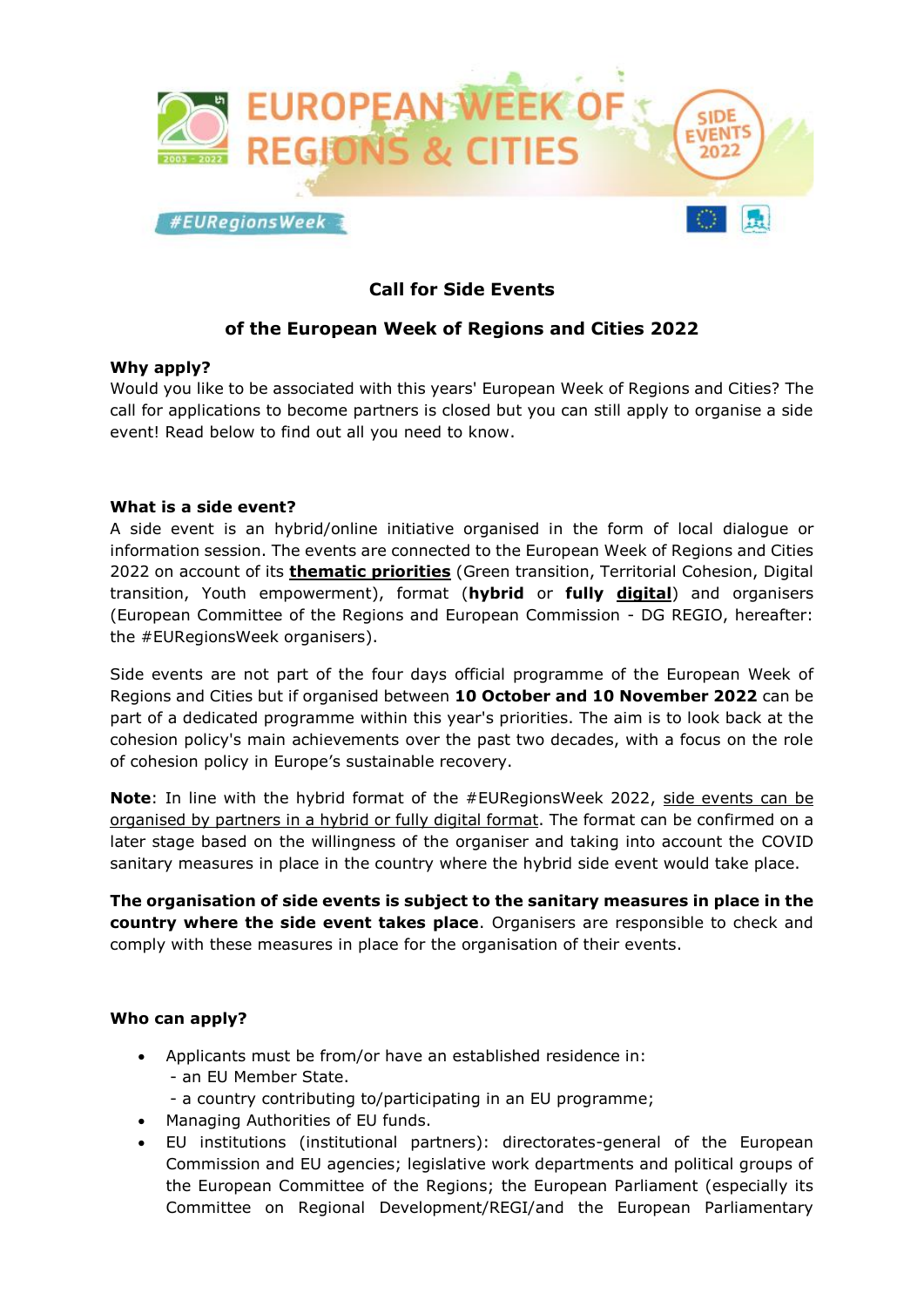Research Service/EPRS/); the rotating EU presidency; and the European Economic and Social Committee.

- Local and regional authorities.
- European Groupings of Territorial Cooperation (EGTCs).
- Companies involved in public-private partnerships.
- Associations with relevant content/actions to the #EURegionsWeek and with their established residence in an EU Member State or a country contributing to/participating in an EU programme.

## **What should be the focus of side events?**

## **The impact of cohesion policy on citizens' life**

This year, on the occasion of the 20th anniversary of the #EURegionsWeek (2003-2022), side events will contribute to reflect on the main achievements of cohesion policy over the past two decades, showcasing its impact on the quality of citizens' lives and the social and economic convergence across European regions. Special attention will be dedicated to the role of cohesion policy in Europe's sustainable recovery, as the most effective tool for solidarity in response to emergency and the aftermath of crises, as shown with regard to the pandemic and the Russian invasion of Ukraine.

## **Consequences brought by the Russian invasion of Ukraine on Europe**

Side events will also be an opportunity to discuss the consequences of the current emergency following the Russian invasion of Ukraine. Key challenges have emerged in Europe in terms of management of migration flows, soaring of energy prices, solidarity, peace and security. The European Union has been called to showcase a remarkable level of unity and speedy responses that has made Europe stronger. Regions, cities, towns and villages are mobilising their capacities in terms of humanitarian support to assist Ukrainian refugees, in line with the Cohesion Policy CARE instrument (Cohesion's Action for Refugees in Europe). The REACT-EU is another tool available for Member States to support projects and assist people fleeing Ukraine. In line with the overall aim of a green, digital and resilient post pandemic recovery: what role do regional and local authorities play to address these challenges? How can the young generation contribute to the local debate on the European way of life that entails solidarity, peace and security? What is the role of cohesion policy as effective tool for solidarity and what are the implications for European policies on these four thematic clusters?

## **European Year of Youth**

2022 is the European Year of Youth which aims to highlight the key role played by the European youth in building a greener, more inclusive and digital Europe. Young people have been highly affected by the impact of the COVID-19 pandemic with serious consequences for their educational and professional career. Side events will contribute to promote youth participation in local democracy and to highlight the need of mainstreaming a youth perspective in all European policies as well as to meet young people's expectations, put their rights into practice and meet their needs.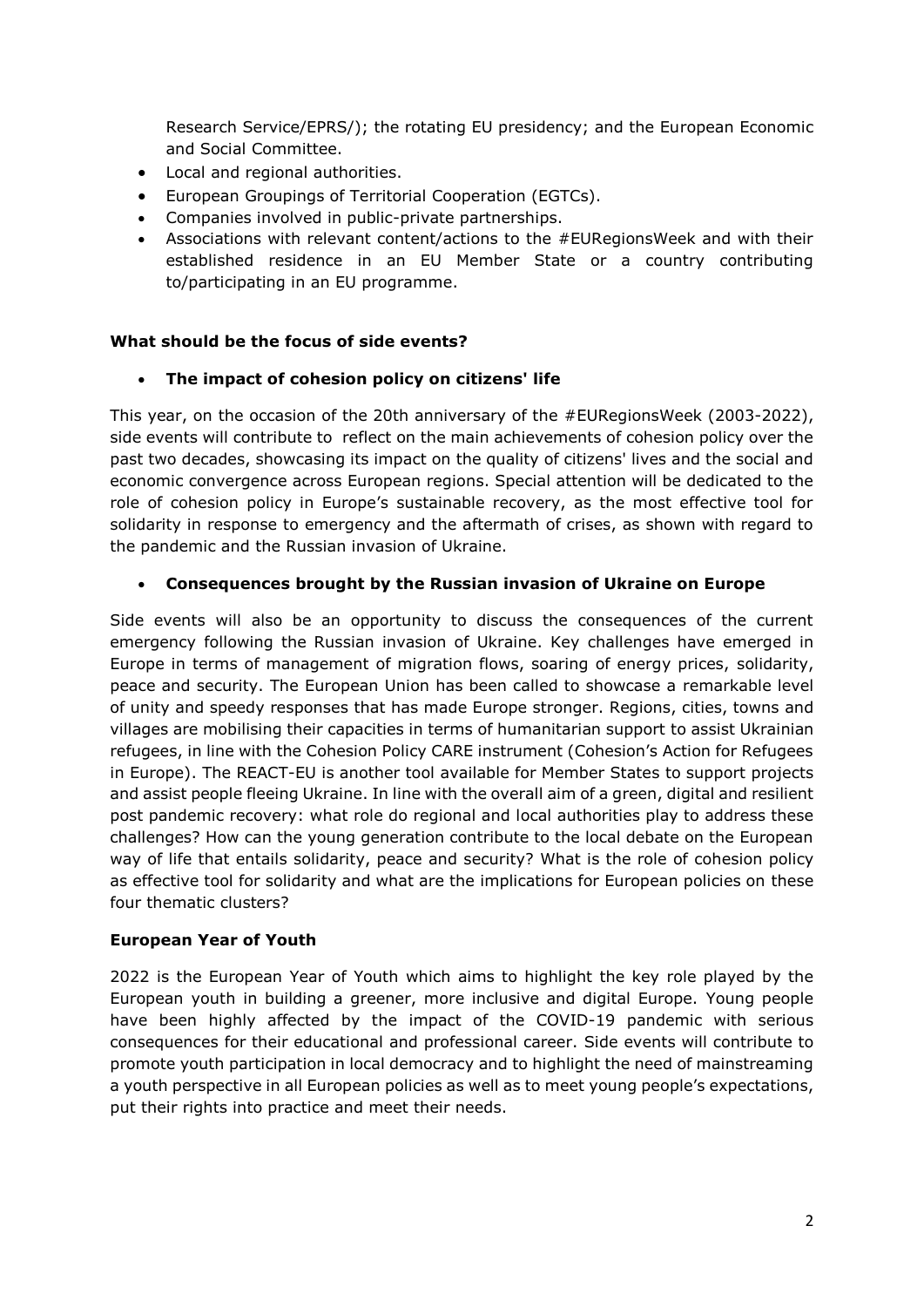#### **Which format?**

**Side events** can be organised in a hybrid or fully digital format as:

- a) **Workshop**: this is a participatory event where speakers and participants interact with each other in a lively and open debate. The goal is to ensure that local and regional elected representatives contribute to the debate on the main themes of the #EURegionsWeek 2022 taking into account the feedback of people in the communities they are elected to represent. It is therefore essential that these events are designed in such a way that all members of the wider community can engage in the debate, especially those whose voices are traditionally underrepresented in democratic processes. Workshops should be accessible to all members of the community. Organisers should therefore ensure the following when developing the concept and programme for their event:
- The event should be participatory in nature, allowing the involvement of participants in an active way (e.g. small group exchanges, discussions, questions and answers sessions, etc.). The event should last max. 90 minutes and at least half of the event should be dedicated to exchanges with the audience.
- Panels of speakers (no more than 4 speakers and 1 moderator) must be gender balanced, and reflect the diversity of the local community.

By considering these points, local organisers can create events, which will truly help people at local and regional levels to contribute to the debate on the future of Europe.

**b) "info sessions (followed by O&A)"** as working sessions aiming at presenting and discussing EU policies and programmes with particular attention to the new programming period 2021-2027. The format is defined following a short and dynamic scenario where few speakers (max 3 speakers and 1 moderator) have a short presentation, followed by an open questions debate with participants (30 min of interventions + 30 min Q&A).

**Priority** will be given to proposals with CoR members as organisers or speakers or involving local and regional politicians, including YEPs, EU councilors

#### **How to apply?**

Please fill in and submit the online [application](https://ec.europa.eu/eusurvey/runner/EURegionsWeek_SideEvents2022) by the **30 June 2022**. Your application will need to specify to what extent the event relates to one of the 2022 thematic priorities, proving its attractiveness for European Week of Regions and Cities participants

Please include also a short description, the event's agenda with names and/or profiles of your speakers, specifying if any CoR members/local and regional politicians are involved and clarify their qualification and political group's affiliation.

Please note that applications will be subject to evaluation by event's organisers and only a limited number of side events will be selected.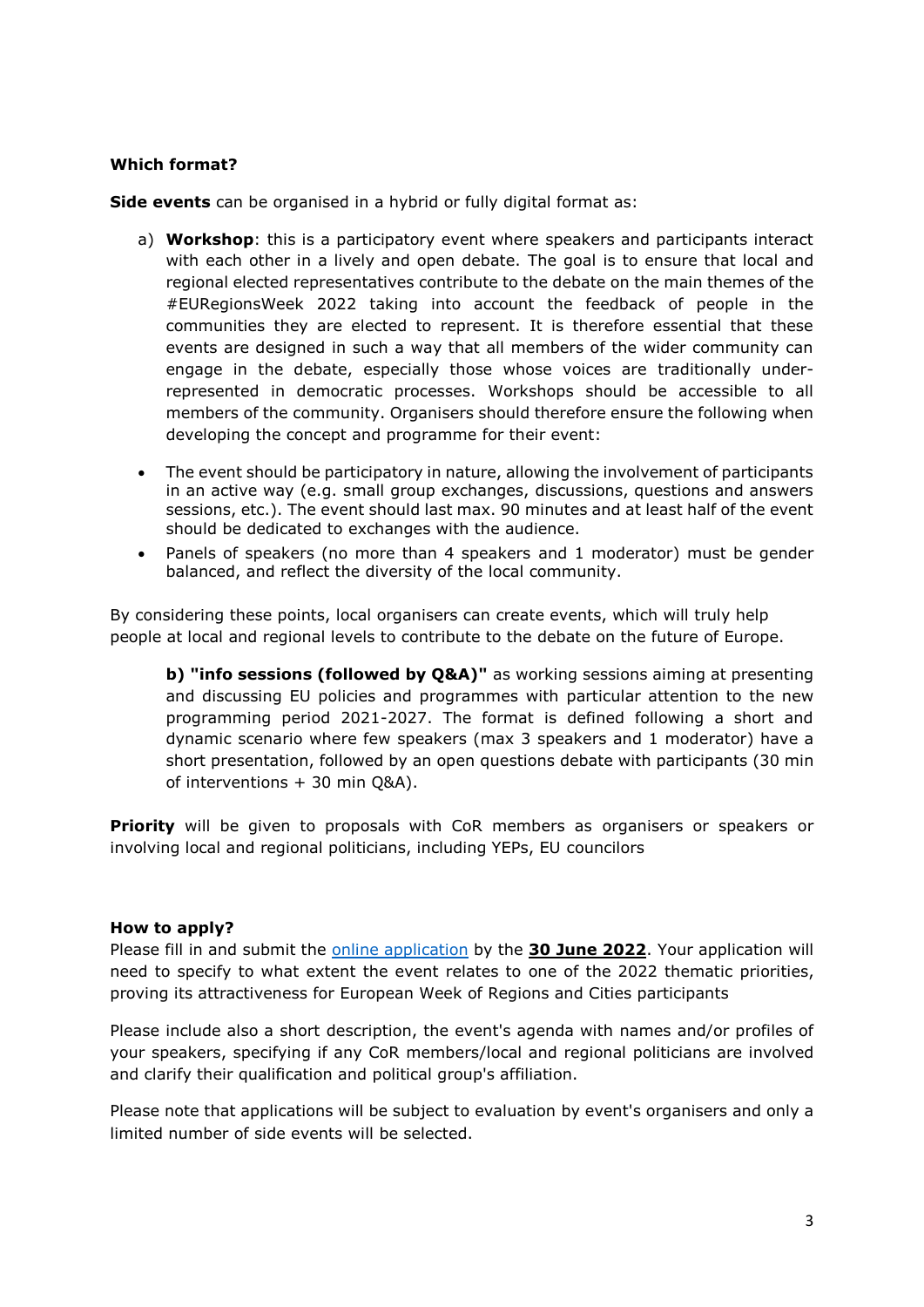## **What are the responsibilities of the Side event organisers?**

*Overall organisation* – Side events' organisers are entirely responsible for the content, organisation, management of their event (including the online platform and registration system to the event, the agenda and invitation of speakers and moderator) and promotional actions (via social media, press, and web). The #EURegionsWeek organisers may in no way be considered responsible for any organisational, logistical or contentrelated aspects of the side events.

**Digital tools** – Both for hybrid or fully digital side events, we encourage organisers to use Zoom as digital platform, in line with the official #EURegionsWeek sessions, setting up also an online registration system, if needed. Please note that the credentials, license, the technical support and registrations of participants for digital sessions fall under the responsibility of side events' organisers.

Should you need support on this aspect, please contact [EURegionsWeek@cor.europa.eu](mailto:EURegionsWeek@cor.europa.eu)

*Feedback* – Whilst applying for the side event, organisers agree to give feedback on the scope and content of their event to the #EURegionsWeek organisers (attendance, profile of participants and feedback on content) via a report template to complete and send back to the #EURegionsWeek organisers **within one week after the date of their event – by 17 November 2022 at the latest** (the online report form will be available on the side events section of the #EURegionsWeek website).

## **What EURegionsWeek organisers will offer?**

**Promotion** – Free promotion and wide-range visibility are key benefits that can be derived from the European Week of Regions and Cities umbrella.

The #EURegionsWeek organisers will ensure promotion and visibility of the event via:

- The special section of the #[EURegionsWeek website dedicated to side events](https://europa.eu/regions-and-cities/side-events)
- European Week of Regions and Cities eNewsletter (Info Flash)
- social media promotion
- assistance in harvesting and reporting.

**Branding** – Organisers are allowed to use the dedicated branding and templates for side events of the European Week of Regions and Cities 2022. Organisers will provide with the report template.

Possibility to cover the participation up to 2 CoR members as speaker upon request (please confirm the name of CoR members in your application).

**Target groups** - Side events' target groups are largely identical to those of the European Week of Regions and Cities. Organising a side event in a hybrid or fully digital mode gives the opportunity to capture a broader audience of regional policy practitioners and policy makers, with an interest for regional or urban policy related issues. Some organisers are holding a side event as an annual *rendez-vous* in connection to the yearly edition of the